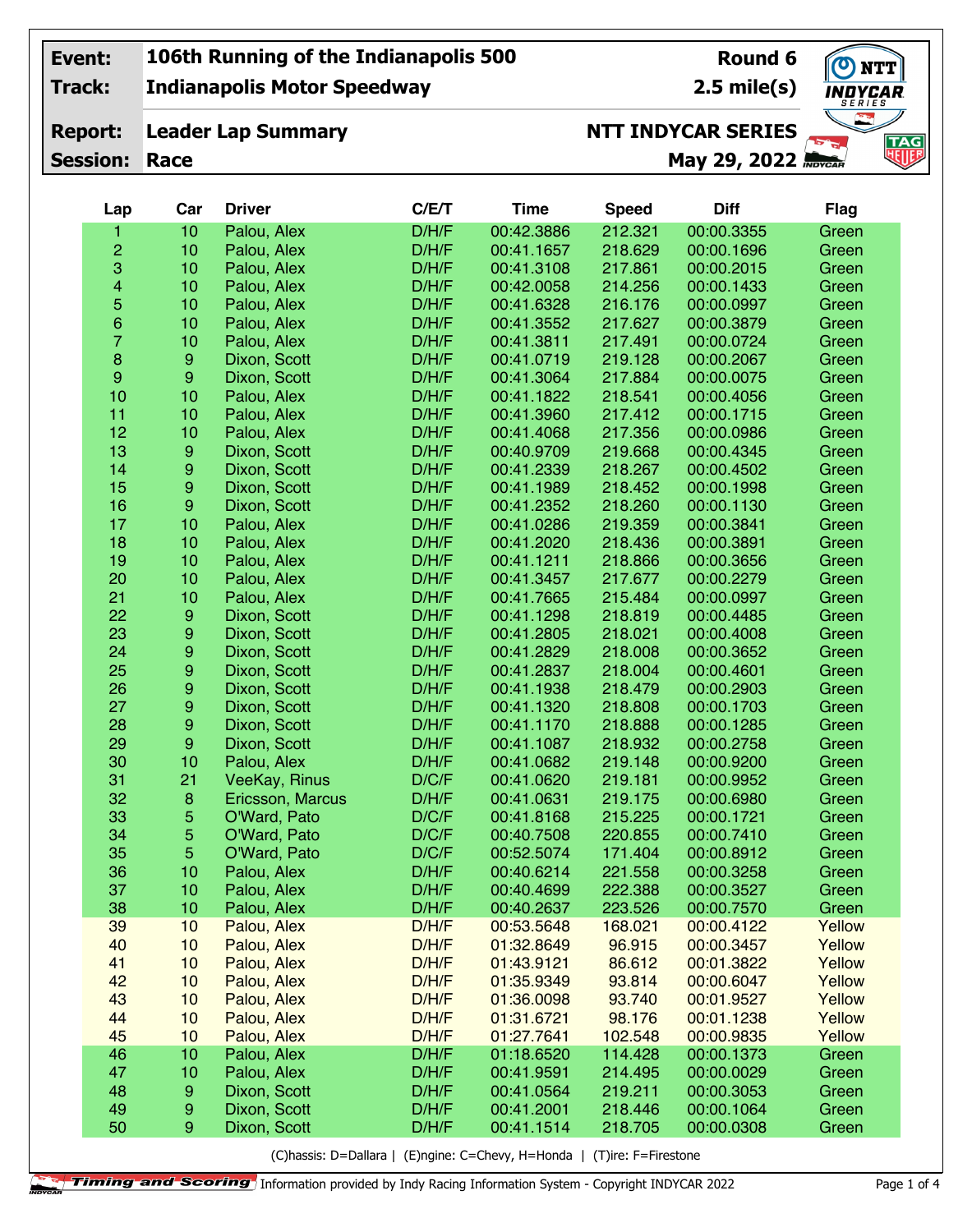| Event:          |                       | 106th Running of the Indianapolis 500 |                                                                         |                          | Round 6            | $\bullet$<br><b>NTT</b>   |                   |                         |
|-----------------|-----------------------|---------------------------------------|-------------------------------------------------------------------------|--------------------------|--------------------|---------------------------|-------------------|-------------------------|
| Track:          |                       | <b>Indianapolis Motor Speedway</b>    |                                                                         |                          |                    | $2.5$ mile(s)             | INDYCAR<br>SERIES |                         |
| <b>Report:</b>  |                       | <b>Leader Lap Summary</b>             |                                                                         |                          |                    | <b>NTT INDYCAR SERIES</b> |                   |                         |
| <b>Session:</b> | Race                  |                                       |                                                                         |                          |                    | May 29, 2022              |                   | TAG<br>地 <mark>脚</mark> |
| Lap             | Car                   | <b>Driver</b>                         | C/E/T                                                                   | <b>Time</b>              | <b>Speed</b>       | <b>Diff</b>               | <b>Flag</b>       |                         |
| 51              | 10                    | Palou, Alex                           | D/H/F                                                                   | 00:41.1420               | 218.755            | 00:00.0719                | Green             |                         |
| 52              | $\boldsymbol{9}$      | Dixon, Scott                          | D/H/F                                                                   | 00:41.0370               | 219.314            | 00:00.3029                | Green             |                         |
| 53              | $\boldsymbol{9}$      | Dixon, Scott                          | D/H/F                                                                   | 00:41.3692               | 217.553            | 00:00.2225                | Green             |                         |
| 54              | 10                    | Palou, Alex                           | D/H/F                                                                   | 00:41.0245               | 219.381            | 00:00.3968                | Green             |                         |
| 55              | 10                    | Palou, Alex                           | D/H/F                                                                   | 00:41.3133               | 217.848            | 00:00.1263                | Green             |                         |
| 56              | 10                    | Palou, Alex                           | D/H/F                                                                   | 00:41.2308               | 218.283            | 00:00.2050                | Green             |                         |
| 57              | 10                    | Palou, Alex                           | D/H/F                                                                   | 00:41.3371               | 217.722            | 00:00.0225                | Green             |                         |
| 58              | 9                     | Dixon, Scott                          | D/H/F                                                                   | 00:41.2088               | 218.400            | 00:00.2982                | Green             |                         |
| 59              | 9                     | Dixon, Scott                          | D/H/F                                                                   | 00:41.4508               | 217.125            | 00:00.0114                | Green             |                         |
| 60              | 10                    | Palou, Alex                           | D/H/F                                                                   | 00:41.0778               | 219.096            | 00:00.3225                | Green             |                         |
| 61              | 10                    | Palou, Alex                           | D/H/F                                                                   | 00:41.1851               | 218.526            | 00:00.3814                | Green             |                         |
| 62              | 10                    | Palou, Alex                           | D/H/F                                                                   | 00:41.1758               | 218.575            | 00:00.3792                | Green             |                         |
| 63              | 10                    | Palou, Alex                           | D/H/F                                                                   | 00:41.1753               | 218.578            | 00:00.4532                | Green             |                         |
| 64              | 10                    | Palou, Alex                           | D/H/F                                                                   | 00:41.1869               | 218.516            | 00:00.4763                | Green             |                         |
| 65              | 10                    | Palou, Alex                           | D/H/F                                                                   | 00:41.2231               | 218.324            | 00:00.4580                | Green             |                         |
| 66              | 10                    | Palou, Alex                           | D/H/F                                                                   | 00:41.0931               | 219.015            | 00:00.5735                | Green             |                         |
| 67              | 10                    | Palou, Alex                           | D/H/F                                                                   | 00:40.8750               | 220.183            | 00:00.8831                | Green             |                         |
| 68              | 10                    | Palou, Alex                           | D/H/F                                                                   | 00:41.9000               | 214.797            | 00:01.9293                | Green             |                         |
| 69              | 5                     | O'Ward, Pato                          | D/C/F                                                                   | 00:40.9971               | 219.528            | 00:01.0780                | Yellow            |                         |
| 70              | 5                     | O'Ward, Pato                          | D/C/F                                                                   | 01:37.2732               | 92.523             | 00:00.9616                | Yellow            |                         |
| 71              | 5                     | O'Ward, Pato                          | D/C/F                                                                   | 01:47.2924               | 83.883             | 00:01.8108                | Yellow            |                         |
| 72              | 5                     | O'Ward, Pato                          | D/C/F                                                                   | 01:48.2873               | 83.112             | 00:00.5172                | Yellow            |                         |
| 73              | 9                     | Dixon, Scott                          | D/H/F                                                                   | 01:33.3074               | 96.455             | 00:00.9449                | Yellow            |                         |
| 74              | 9                     | Dixon, Scott                          | D/H/F                                                                   | 01:32.0876               | 97.733             | 00:00.8652                | Yellow            |                         |
| 75              | 9                     | Dixon, Scott                          | D/H/F                                                                   | 01:29.0557               | 101.060            | 00:00.6279                | Yellow            |                         |
| 76<br>77        | 9<br>$\boldsymbol{9}$ | Dixon, Scott                          | D/H/F                                                                   | 01:28.8979               | 101.240            | 00:00.6056                | Yellow            |                         |
| 78              |                       | Dixon, Scott                          | D/H/F<br>D/H/F                                                          | 01:18.4694               | 114.694            | 00:00.1829                | Green             |                         |
| 79              | 9<br>9                | Dixon, Scott                          | D/H/F                                                                   | 00:41.9980<br>00:41.1604 | 214.296<br>218.657 | 00:00.0816<br>00:00.1001  | Green             |                         |
| 80              |                       | Dixon, Scott                          |                                                                         |                          |                    |                           | Green             |                         |
| 81              | 20<br>20              | Daly, Conor<br>Daly, Conor            | D/C/F<br>D/C/F                                                          | 00:41.3578<br>00:41.1019 | 217.613<br>218.968 | 00:00.0329<br>00:00.0675  | Green<br>Green    |                         |
| 82              | $\boldsymbol{9}$      | Dixon, Scott                          | D/H/F                                                                   | 00:41.2225               | 218.327            | 00:00.1559                | Green             |                         |
| 83              | $\boldsymbol{9}$      | Dixon, Scott                          | D/H/F                                                                   | 00:41.6052               | 216.319            | 00:00.0230                | Green             |                         |
| 84              | 20                    | Daly, Conor                           | D/C/F                                                                   | 00:41.1478               | 218.724            | 00:00.1888                | Green             |                         |
| 85              | 20                    | Daly, Conor                           | D/C/F                                                                   | 00:41.5209               | 216.758            | 00:00.0458                | Green             |                         |
| 86              | $\boldsymbol{9}$      | Dixon, Scott                          | D/H/F                                                                   | 00:41.2877               | 217.983            | 00:00.3222                | Green             |                         |
| 87              | 9                     | Dixon, Scott                          | D/H/F                                                                   | 00:41.5657               | 216.525            | 00:00.1863                | Green             |                         |
| 88              | 9                     | Dixon, Scott                          | D/H/F                                                                   | 00:41.4303               | 217.232            | 00:00.2045                | Green             |                         |
| 89              | 9                     | Dixon, Scott                          | D/H/F                                                                   | 00:41.3521               | 217.643            | 00:00.1710                | Green             |                         |
| 90              | 9                     | Dixon, Scott                          | D/H/F                                                                   | 00:41.3032               | 217.901            | 00:00.2283                | Green             |                         |
| 91              | $\boldsymbol{9}$      | Dixon, Scott                          | D/H/F                                                                   | 00:41.3301               | 217.759            | 00:00.2661                | Green             |                         |
| 92              | $\boldsymbol{9}$      | Dixon, Scott                          | D/H/F                                                                   | 00:41.3234               | 217.794            | 00:00.2236                | Green             |                         |
| 93              | 9                     | Dixon, Scott                          | D/H/F                                                                   | 00:41.3336               | 217.741            | 00:00.3398                | Green             |                         |
| 94              | 9                     | Dixon, Scott                          | D/H/F                                                                   | 00:41.3544               | 217.631            | 00:00.2509                | Green             |                         |
| 95              | $\boldsymbol{9}$      | Dixon, Scott                          | D/H/F                                                                   | 00:41.3787               | 217.503            | 00:00.3634                | Green             |                         |
| 96              | 9                     | Dixon, Scott                          | D/H/F                                                                   | 00:41.3232               | 217.795            | 00:00.3663                | Green             |                         |
| 97              | 9                     | Dixon, Scott                          | D/H/F                                                                   | 00:41.3932               | 217.427            | 00:00.3928                | Green             |                         |
| 98              | 9                     | Dixon, Scott                          | D/H/F                                                                   | 00:41.4703               | 217.023            | 00:00.3673                | Green             |                         |
| 99              | 9                     | Dixon, Scott                          | D/H/F                                                                   | 00:41.3939               | 217.423            | 00:00.3957                | Green             |                         |
| 100             | $\boldsymbol{9}$      | Dixon, Scott                          | D/H/F                                                                   | 00:41.2999               | 217.918            | 00:00.5222                | Green             |                         |
| 101             | 9                     | Dixon, Scott                          | D/H/F                                                                   | 00:41.2719               | 218.066            | 00:00.5234                | Green             |                         |
|                 |                       |                                       | (C)hassis: D=Dallara   (E)ngine: C=Chevy, H=Honda   (T)ire: F=Firestone |                          |                    |                           |                   |                         |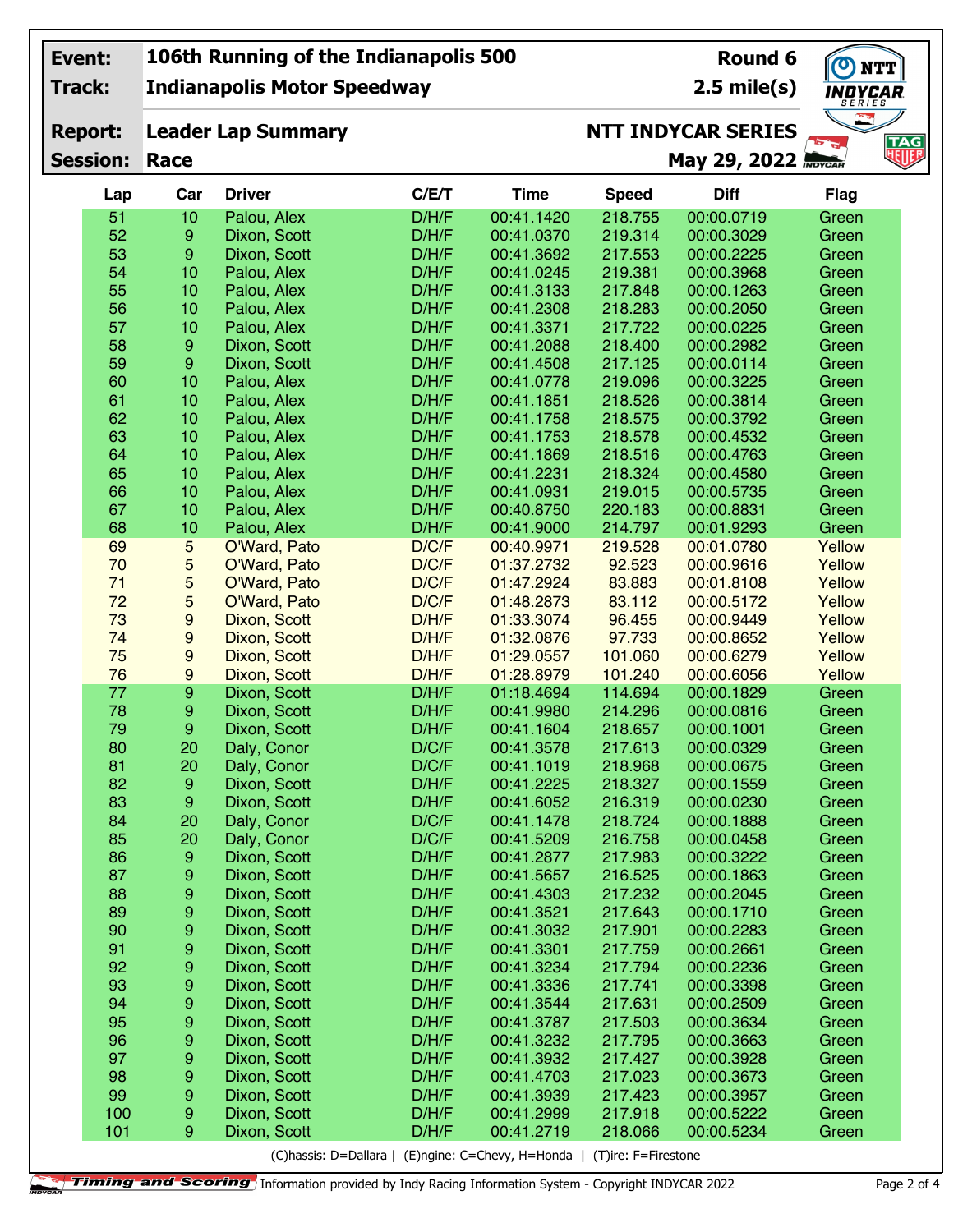| Event:          |                  | 106th Running of the Indianapolis 500 |                                                                         | Round 6     | $\bigcirc$<br><b>NTT</b> |                             |                          |                   |
|-----------------|------------------|---------------------------------------|-------------------------------------------------------------------------|-------------|--------------------------|-----------------------------|--------------------------|-------------------|
| Track:          |                  | <b>Indianapolis Motor Speedway</b>    |                                                                         |             |                          | $2.5$ mile(s)               | <b>INDYCAR</b><br>SERIES |                   |
| <b>Report:</b>  |                  | <b>Leader Lap Summary</b>             |                                                                         |             |                          | <b>NTT INDYCAR SERIES</b>   |                          |                   |
| <b>Session:</b> | Race             |                                       |                                                                         |             |                          | May 29, 2022 <b>May CAR</b> |                          | <b>TAG</b><br>NUF |
| Lap             | Car              | <b>Driver</b>                         | C/E/T                                                                   | <b>Time</b> | <b>Speed</b>             | <b>Diff</b>                 | <b>Flag</b>              |                   |
| 102             | 9                | Dixon, Scott                          | D/H/F                                                                   | 00:41.1587  | 218.666                  | 00:00.6317                  | Green                    |                   |
| 103             | 9                | Dixon, Scott                          | D/H/F                                                                   | 00:40.8522  | 220.306                  | 00:00.8139                  | Green                    |                   |
| 104             | 9                | Dixon, Scott                          | D/H/F                                                                   | 00:41.9279  | 214.654                  | 00:01.4059                  | Green                    |                   |
| 105             | 9                | Dixon, Scott                          | D/H/F                                                                   | 00:41.3393  | 217.711                  | 00:01.4504                  | Green                    |                   |
| 106             | 9                | Dixon, Scott                          | D/H/F                                                                   | 00:47.5653  | 189.214                  | 00:01.0112                  | Yellow                   |                   |
| 107             | 9                | Dixon, Scott                          | D/H/F                                                                   | 01:34.5400  | 95.198                   | 00:01.5164                  | Yellow                   |                   |
| 108             | 9                | Dixon, Scott                          | D/H/F                                                                   | 01:47.5817  | 83.657                   | 00:00.3772                  | Yellow                   |                   |
| 109             | 20               | Daly, Conor                           | D/C/F                                                                   | 01:33.4192  | 96.340                   | 00:00.7408                  | Yellow                   |                   |
| 110             | 20               | Daly, Conor                           | D/C/F                                                                   | 01:38.5631  | 91.312                   | 00:01.1407                  | Yellow                   |                   |
| $111$           | 20               | Daly, Conor                           | D/C/F                                                                   | 01:34.6904  | 95.047                   | 00:01.3071                  | Yellow                   |                   |
| 112             | $\boldsymbol{9}$ | Dixon, Scott                          | D/H/F                                                                   | 01:21.9670  | 109.800                  | 00:00.0250                  | Green                    |                   |
| 113             | 9                | Dixon, Scott                          | D/H/F                                                                   | 00:41.8733  | 214.934                  | 00:00.0564                  | Green                    |                   |
| 114             | 9                | Dixon, Scott                          | D/H/F                                                                   | 00:41.1485  | 218.720                  | 00:00.1507                  | Green                    |                   |
| 115             | 9                | Dixon, Scott                          | D/H/F                                                                   | 00:41.3932  | 217.427                  | 00:00.1963                  | Green                    |                   |
| 116             | 9                | Dixon, Scott                          | D/H/F                                                                   | 00:41.3394  | 217.710                  | 00:00.2128                  | Green                    |                   |
| 117             | 9                | Dixon, Scott                          | D/H/F                                                                   | 00:41.3906  | 217.441                  | 00:00.1688                  | Green                    |                   |
| 118             | 9                | Dixon, Scott                          | D/H/F                                                                   | 00:41.4107  | 217.335                  | 00:00.1955                  | Green                    |                   |
| 119             | 9                | Dixon, Scott                          | D/H/F                                                                   | 00:41.3665  | 217.567                  | 00:00.1760                  | Green                    |                   |
| 120             | 9                | Dixon, Scott                          | D/H/F                                                                   | 00:41.3241  | 217.791                  | 00:00.2157                  | Green                    |                   |
| 121             | 9                | Dixon, Scott                          | D/H/F                                                                   | 00:41.2509  | 218.177                  | 00:00.2267                  | Green                    |                   |
| 122             | 9                | Dixon, Scott                          | D/H/F                                                                   | 00:41.1355  | 218.789                  | 00:00.3052                  | Green                    |                   |
| 123             | 9                | Dixon, Scott                          | D/H/F                                                                   | 00:40.9497  | 219.782                  | 00:00.6944                  | Green                    |                   |
| 124             | 9                | Dixon, Scott                          | D/H/F                                                                   | 00:40.8909  | 220.098                  | 00:00.6889                  | Green                    |                   |
| 125             | 9                | Dixon, Scott                          | D/H/F                                                                   | 00:41.1061  | 218.946                  | 00:00.7024                  | Green                    |                   |
| 126             | 9                | Dixon, Scott                          | D/H/F                                                                   | 00:41.0760  | 219.106                  | 00:00.5651                  | Green                    |                   |
| 127             | 9                | Dixon, Scott                          | D/H/F                                                                   | 00:41.2479  | 218.193                  | 00:00.3295                  | Green                    |                   |
| 128             | 9                | Dixon, Scott                          | D/H/F                                                                   | 00:41.3275  | 217.773                  | 00:00.3836                  | Green                    |                   |
| 129             | 9                | Dixon, Scott                          | D/H/F                                                                   | 00:41.1771  | 218.568                  | 00:00.4804                  | Green                    |                   |
| 130             | 9                | Dixon, Scott                          | D/H/F                                                                   | 00:41.0264  | 219.371                  | 00:00.4819                  | Green                    |                   |
| 131             | 9                | Dixon, Scott                          | D/H/F                                                                   | 00:41.0014  | 219.505                  | 00:00.4624                  | Green                    |                   |
| 132             | 9                | Dixon, Scott                          | D/H/F                                                                   | 00:41.3777  | 217.508                  | 00:00.2839                  | Green                    |                   |
| 133             | 9                | Dixon, Scott                          | D/H/F                                                                   | 00:41.4226  | 217.273                  | 00:00.4263                  | Green                    |                   |
| 134             | 9                | Dixon, Scott                          | D/H/F                                                                   | 00:41.3227  | 217.798                  | 00:00.4309                  | Green                    |                   |
| 135             | 9                | Dixon, Scott                          | D/H/F                                                                   | 00:41.2758  | 218.045                  | 00:00.4859                  | Green                    |                   |
| 136             | 9                | Dixon, Scott                          | D/H/F                                                                   | 00:41.2031  | 218.430                  | 00:00.5847                  | Green                    |                   |
| 137             | 9                | Dixon, Scott                          | D/H/F                                                                   | 00:41.0207  | 219.401                  | 00:00.5796                  | Green                    |                   |
| 138             | 9                | Dixon, Scott                          | D/H/F                                                                   | 00:41.0038  | 219.492                  | 00:00.6225                  | Green                    |                   |
| 139             | 9                | Dixon, Scott                          | D/H/F                                                                   | 00:41.0106  | 219.455                  | 00:00.6664                  | Green                    |                   |
| 140             | 9                | Dixon, Scott                          | D/H/F                                                                   | 00:40.9326  | 219.874                  | 00:00.7559                  | Green                    |                   |
| 141             | 5                | O'Ward, Pato                          | D/C/F                                                                   | 00:40.9130  | 219.979                  | 00:01.1863                  | Green                    |                   |
| 142             | 5                | O'Ward, Pato                          | D/C/F                                                                   | 00:41.0009  | 219.507                  | 00:01.9384                  | Green                    |                   |
| 143             | 5                | O'Ward, Pato                          | D/C/F                                                                   | 00:41.0988  | 218.984                  | 00:03.4317                  | Green                    |                   |
| 144             | $\mathbf{1}$     | Kanaan, Tony                          | D/H/F                                                                   | 00:41.2982  | 217.927                  | 00:00.6819                  | Green                    |                   |
| 145             | $\bf8$           | Ericsson, Marcus                      | D/H/F                                                                   | 00:41.5029  | 216.852                  | 00:02.8429                  | Green                    |                   |
| 146             | 10               | Palou, Alex                           | D/H/F                                                                   | 00:40.6831  | 221.222                  | 00:01.5311                  | Green                    |                   |
| 147             | 10               | Palou, Alex                           | D/H/F                                                                   | 00:53.4417  | 168.408                  | 00:08.2433                  | Green                    |                   |
| 148             | 5                | O'Ward, Pato                          | D/C/F                                                                   | 00:41.2292  | 218.292                  | 00:01.0833                  | Green                    |                   |
| 149             | 5                | O'Ward, Pato                          | D/C/F                                                                   | 00:41.1469  | 218.729                  | 00:00.9047                  | Green                    |                   |
| 150             | 5                | O'Ward, Pato                          | D/C/F                                                                   | 00:41.2638  | 218.109                  | 00:00.9168                  | Green                    |                   |
| 151             | 5                | O'Ward, Pato                          | D/C/F                                                                   | 00:41.0273  | 219.366                  | 00:01.0552                  | Green                    |                   |
| 152             | 5                | O'Ward, Pato                          | D/C/F                                                                   | 01:17.1769  | 116.615                  | 00:00.8010                  | Yellow                   |                   |
|                 |                  |                                       | (C)hassis: D=Dallara   (E)ngine: C=Chevy, H=Honda   (T)ire: F=Firestone |             |                          |                             |                          |                   |